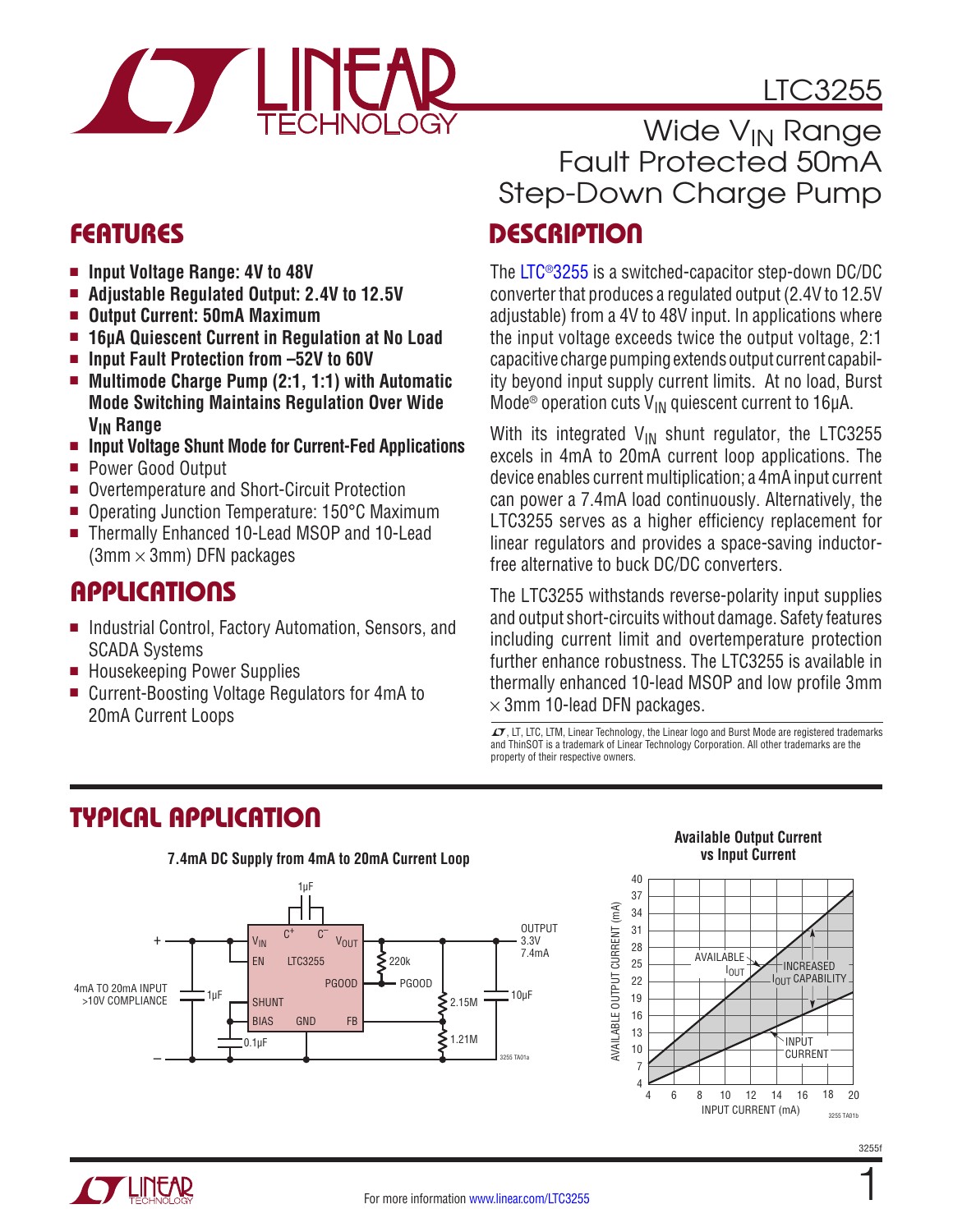# ABSOLUTE MAXIMUM RATINGS **(Notes 1, 2)**

| VOLLT Short-Circuit Duration (Note 6)  Indefinite |  |
|---------------------------------------------------|--|
|                                                   |  |
|                                                   |  |
|                                                   |  |

| <b>Operating Junction Temperature</b> |  |
|---------------------------------------|--|
|                                       |  |
|                                       |  |
| Lead Temperature (Soldering, 10 sec)  |  |
|                                       |  |

# PIN CONFIGURATION



# ORDER INFORMATION

| <b>LEAD FREE FINISH</b> | <b>TAPE AND REEL</b> | <b>PART MARKING*</b> | <b>PACKAGE DESCRIPTION</b>             | <b>TEMPERATURE RANGE</b>            |
|-------------------------|----------------------|----------------------|----------------------------------------|-------------------------------------|
| LTC3255EDD#PBF          | LTC3255EDD#TRPBF     | LGHD                 | 10-Lead (3mm $\times$ 3mm) Plastic DFN | $-40^{\circ}$ C to 125 $^{\circ}$ C |
| LTC3255IDD#PBF          | LTC3255IDD#TRPBF     | LGHD                 | 10-Lead (3mm $\times$ 3mm) Plastic DFN | $-40^{\circ}$ C to 125 $^{\circ}$ C |
| LTC3255HDD#PBF          | LTC3255HDD#TRPBF     | LGHD                 | 10-Lead (3mm $\times$ 3mm) Plastic DFN | $-40^{\circ}$ C to 150 $^{\circ}$ C |
| LTC3255MPDD#PBF         | LTC3255MPDD#TRPBF    | LGHD                 | 10-Lead (3mm $\times$ 3mm) Plastic DFN | $-55^{\circ}$ C to 150 $^{\circ}$ C |
| LTC3255EMSE#PBF         | LTC3255EMSE#TRPBF    | <b>LTGHF</b>         | 10-Lead Plastic MSOP                   | $-40^{\circ}$ C to 125 $^{\circ}$ C |
| LTC3255IMSE#PBF         | LTC3255IMSE#TRPBF    | <b>LTGHF</b>         | 10-Lead Plastic MSOP                   | $-40^{\circ}$ C to 125 $^{\circ}$ C |
| LTC3255HMSE#PBF         | LTC3255HMSE#TRPBF    | <b>LTGHF</b>         | 10-Lead Plastic MSOP                   | $-40^{\circ}$ C to 150 $^{\circ}$ C |
| LTC3255MPMSE#PBF        | LTC3255MPMSE#TRPBF   | <b>LTGHF</b>         | 10-Lead Plastic MSOP                   | $-55^{\circ}$ C to 150 $^{\circ}$ C |

Consult LTC Marketing for parts specified with wider operating temperature ranges. \*The temperature grade is identified by a label on the shipping container. Consult LTC Marketing for information on nonstandard lead based finish parts.

For more information on lead free part marking, go to: http://www.linear.com/leadfree/

For more information on tape and reel specifications, go to: http://www.linear.com/tapeandreel/

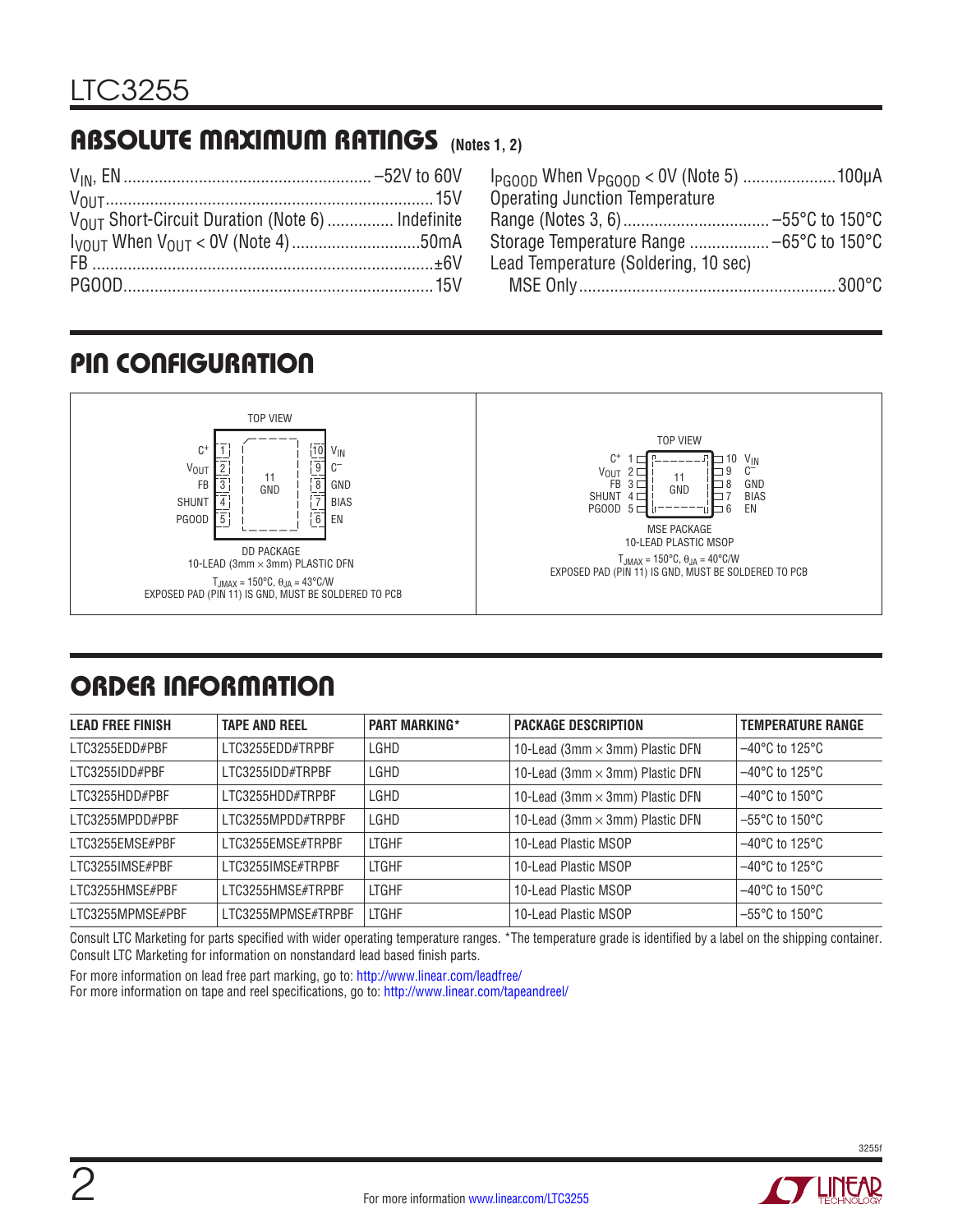### ELECTRICAL CHARACTERISTICS

**The** l **denotes the specifications which apply over the specified operating junction temperature range, otherwise specifications are at TA = 25°C. VIN = 12V unless otherwise noted. (Notes 2, 3)**

| <b>SYMBOL</b>           | <b>PARAMETER</b>                                                                                      | <b>CONDITIONS</b>                                                          |   | MIN       | <b>TYP</b>    | <b>MAX</b>    | <b>UNITS</b>       |
|-------------------------|-------------------------------------------------------------------------------------------------------|----------------------------------------------------------------------------|---|-----------|---------------|---------------|--------------------|
| $V_{\text{IN}}$         | Input Voltage Range (Note 7)                                                                          |                                                                            |   | 4         |               | 48            | $\vee$             |
| <b>V<sub>OUT</sub></b>  | Output Voltage Range                                                                                  |                                                                            |   | 2.4       |               | 12.5          | $\vee$             |
| V <sub>UVLO_BK</sub>    | V <sub>IN</sub> Undervoltage Lockout Threshold<br>with Shunt Disabled                                 | $V_{IN}$ Rising, SHUNT = GND<br>Hysteresis, SHUNT = GND                    |   |           | 2.4<br>50     | 2.7           | $\vee$<br>mV       |
| VUVLO_SH                | V <sub>IN</sub> Undervoltage Lockout Threshold<br>with Shunt Enabled                                  | V <sub>IN</sub> Rising, SHUNT= BIAS<br>Hysteresis, SHUNT= BIAS             |   |           | 5<br>200      | 5.7           | $\mathsf{V}$<br>mV |
| <b>L</b> <sub>VIN</sub> | V <sub>IN</sub> Quiescent Current<br><b>EN Low</b><br>EN High, SHUNT = GND<br>$EN$ High, SHUNT = BIAS | Shutdown<br>Enabled, Output in Regulation<br>Enabled, Output in Regulation |   |           | 3<br>16<br>30 | 6<br>35<br>45 | μA<br>μA<br>μA     |
| <b>I</b> vout           | Available Output Current<br><b>Shunt Disabled</b><br><b>Shunt Enabled</b>                             | SHUNT = GND<br>SHUNT = BIAS, $I_{VIN}$ = 4mA, $V_{OUT}$ = 3.3V             |   | 50<br>7.4 | 7.8           |               | mA<br>mA           |
| $V_{FB}$                | Regulated Feedback Voltage                                                                            |                                                                            |   | 1.176     | 1.200         | 1.224         | $\vee$             |
| <b>IFB</b>              | FB Pin Leakage                                                                                        | $V_{FB} = 1.3V$                                                            |   |           |               | ±10           | nA                 |
| V <sub>EN_VIH</sub>     | EN High Level Input Voltage                                                                           |                                                                            |   | 1.4       |               |               | $\vee$             |
| V <sub>EN_VIL</sub>     | EN Low Level Input Voltage                                                                            |                                                                            |   |           |               | 0.4           | V                  |
| $I_{EN}$                | <b>EN Pin Input Current</b>                                                                           | $V_{FN} = 12V$<br>$V_{EN} = 0V$                                            |   |           | 0<br>0        | ±1<br>±1      | μA<br>μA           |
| <sup>I</sup> LIM        | VOUT Current Limit                                                                                    |                                                                            |   |           | 120           |               | mA                 |
| $t_{\rm OSC}$           | <b>Oscillator Frequency</b>                                                                           |                                                                            |   |           | 500           |               | kHz                |
| V <sub>PGTHRESH</sub>   | <b>PGOOD Rising Threshold</b>                                                                         | % of Final Regulation Voltage                                              | O | 90        | 94            | 98            | $\frac{0}{0}$      |
| $V_{PG(LOW)}$           | PGOOD Output Low Voltage                                                                              | $I_{PGOOD} = 200 \mu A$                                                    |   |           | 0.1           | 0.4           | $\vee$             |
|                         | PGOOD High Impedance Leakage                                                                          | $V_{PGOOD} = 12V$                                                          |   |           |               |               | μA                 |

**Note 1:** Stresses beyond those listed under Absolute Maximum Ratings may cause permanent damage to the device. Exposure to any Absolute Maximum Rating condition for extended periods may affect device reliability and lifetime.

**Note 2:** All voltages are referenced to GND unless otherwise specified.

**Note 3:** The LTC3255E is guaranteed to meet performance specifications from 0°C to 85°C operating junction temperature. Specifications over the –40°C to 125°C operating junction temperature range are assured by design, characterization and correlation with statistical process controls. The LTC3255I is guaranteed over the –40°C to 125°C operating junction temperature range. The LTC3255H is guaranteed over the –40°C to 150°C operating junction temperature range. The LTC3255MP is guaranteed over the –55°C to 150°C operating junction temperature range. High junction temperatures degrade operating lifetimes; operating lifetime is derated for junction temperatures greater than 125°C. Note that the maximum ambient temperature consistent with these specifications is determined by specific operating conditions in conjunction with board layout, the rated package thermal resistance and other environmental factors.

The junction temperature  $(T_{\rm J},$  in  $^{\circ}$ C) is calculated from the ambient temperature ( $T_A$ , in  ${}^{\circ}$ C) and power dissipation ( $P_D$ , in Watts) according to the formula:

 $T_J = T_A + (P_D \cdot \theta_{JA})$ 

where  $\theta_{JA}$  (in °C/W) is the package thermal impedance.

**Note 4:** The LTC3255 has an internal diode that conducts whenever V<sub>OUT</sub> is pulled below GND. When so pulled, absolute maximum current out of  $V_{OIII}$  is 50 mA.

**Note 5:** The LTC3255 has an internal diode that conducts whenever PGOOD is pulled below GND. When so pulled, absolute maximum current out of PGOOD is 100µA.

**Note 6:** This IC has overtemperature protection that is intended to protect the device during momentary overload conditions. Junction temperatures will exceed 150°C when overtemperature protection is active. Continuous operation above the specified maximum operating junction temperature may impair device reliability.

**Note 7:** This IC has input overvoltage protection that shuts down the device whenever  $V_{IN}$  exceeds the specified input voltage range. Shutdown typically occurs when  $V_{\text{IN}}$  exceeds 52V.  $V_{\text{IN}}$  subsequently must fall below 50V (typical) for the IC to re-enable.

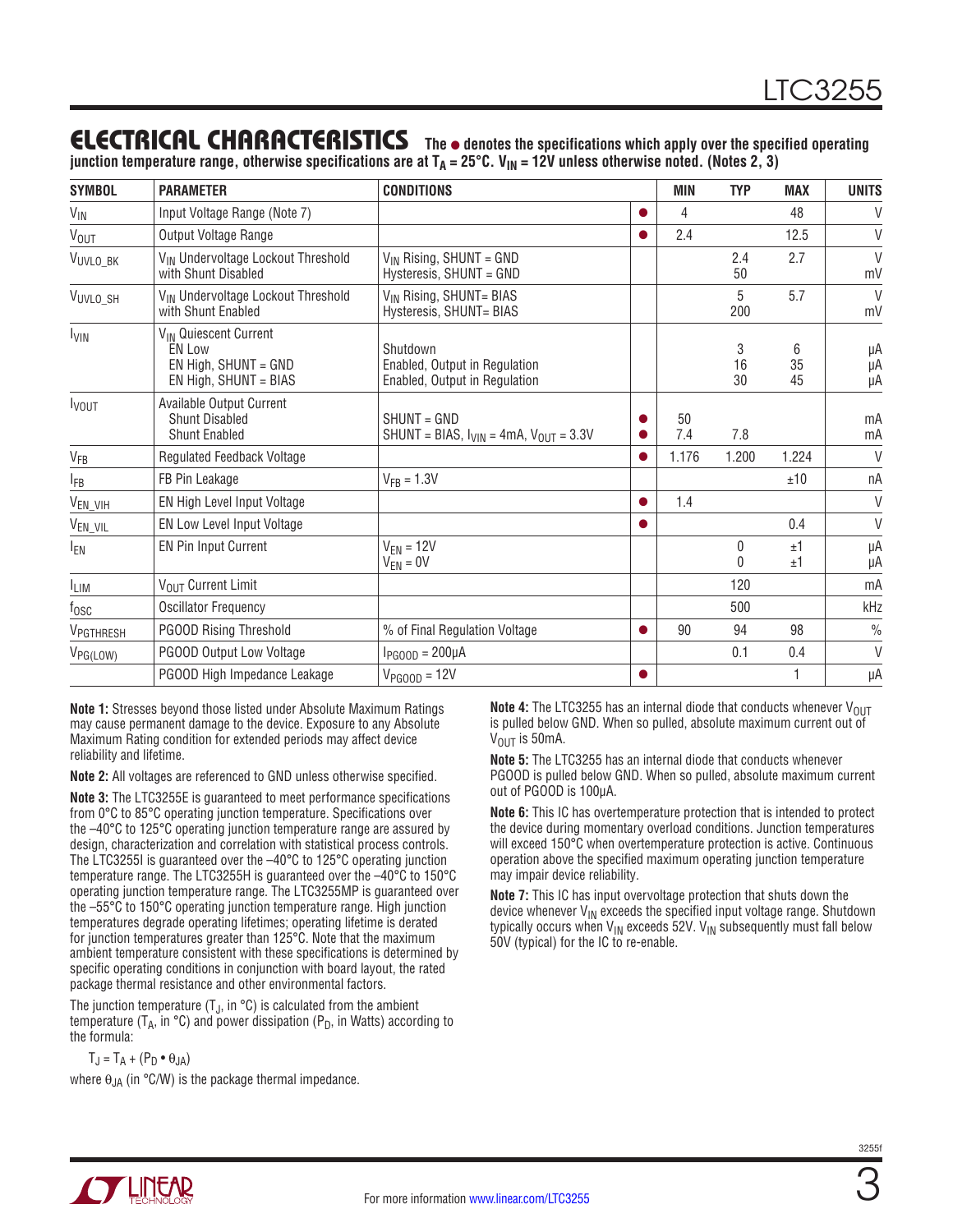### TYPICAL PERFORMANCE CHARACTERISTICS **TA = 25°C, unless otherwise noted.**



**FB Pin Regulation Voltage FB Pin Regulation Voltage** –60 0



**Operating Mode Transition Voltage vs Input Voltage**  $(I_{OUT} = 5mA)$ 





**vs Input Voltage** ( $I_{\text{OUT}} = 50 \text{mA}$ )

**Operating Mode Transition Voltage vs Input Voltage**

2:1 MODE

•

 $V_{IN}$  (V)

10 15 20 30 35 40 45 50

3255 G05

 $-60^{\circ}$ C 25°C 105°C

25

 $(I_{\text{OUT}} = 50 \text{mA})$ 

 $SHUNT = GND$ 

5

2

VIN (V) 17

21

23

19

13

11

15

9

7 5

25

1.208

1.212

1.192

1.188

1.196

1.184

1.180 1.176

1.216

1.224

1.220

 $I_{OUT} = 50mA$  $V_{\text{OUT}} = 5V$ SHUNT = GND



**FB Pin Regulation Voltage vs Temperature**



**Typical Minimum V<sub>IN</sub> – 2 • V<sub>OUT</sub> Compliance Required for Shunt Mode Operation**





 $V_{OUT} (V)$ 

3 4 5 6 7 8 9 11 12

TRANSITION **REGION** 

10

1:1 MODE

3255 G08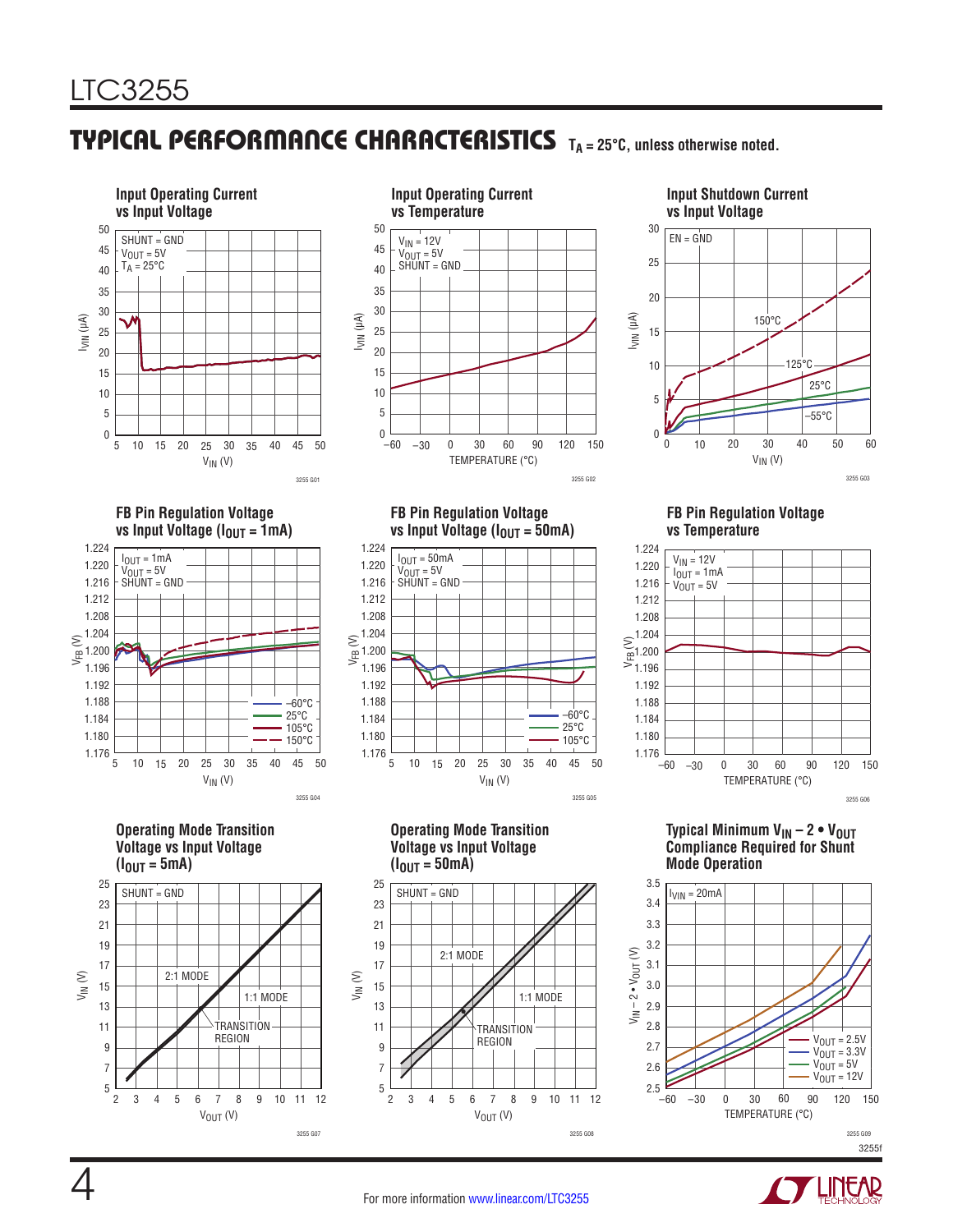### TYPICAL PERFORMANCE CHARACTERISTICS **TA = 25°C, unless otherwise noted.**



3255 G15

25°C 125°C

 $V_{IN}$  (V)

12 14 16 18 20 22 24 26 28 30

5



2 3.20

3.22

 $V_{IN} (V)$ 

3 4 5 6 7 8 9 10 11 12

4 6 7

 $V_{IN}$  (V)

5 7 10 11 12 13 14 15

3255 G14

10 11.75

11.80

125°C

6 8 9

4 4.90

4.92

3255 G13

125°C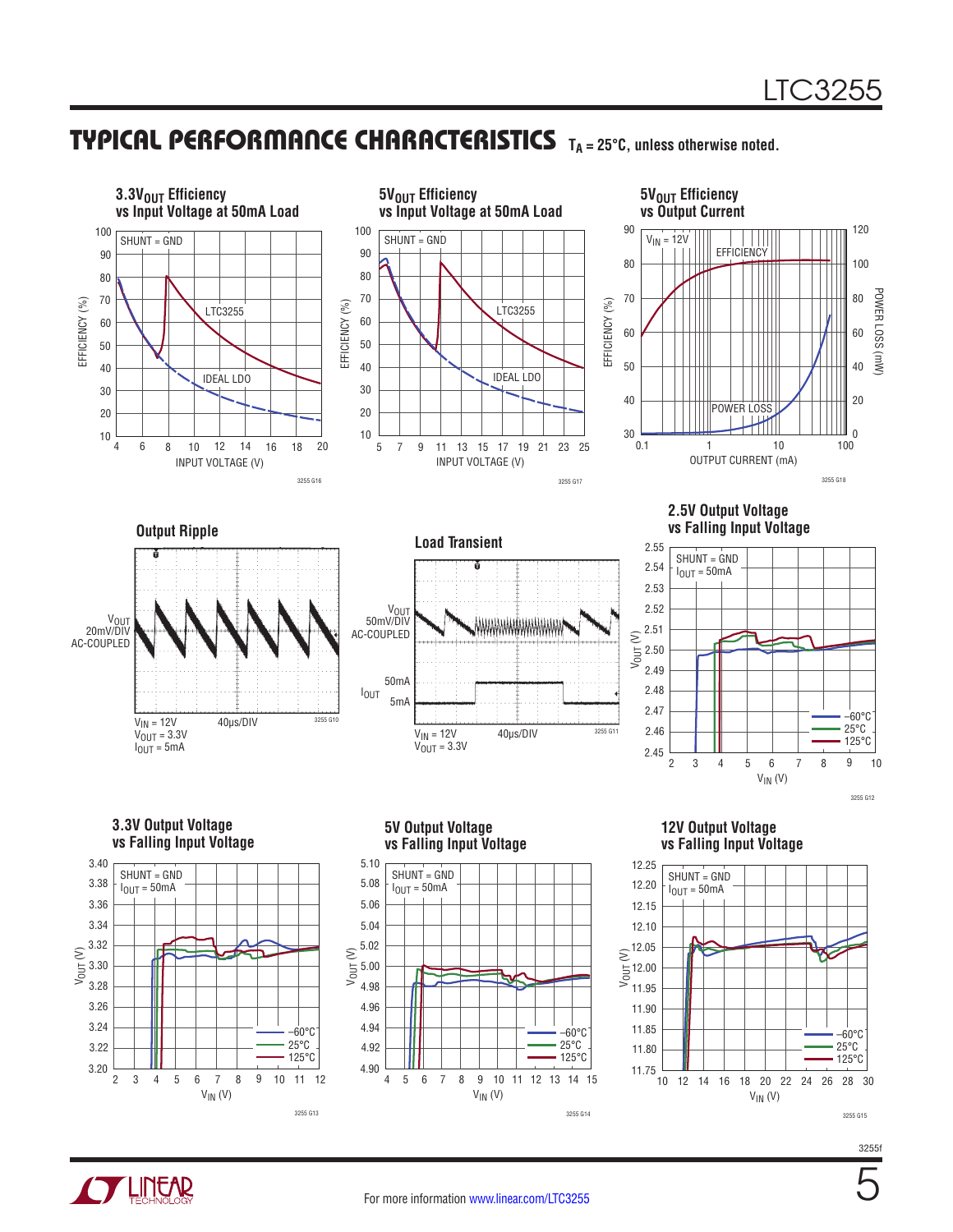### PIN FUNCTIONS

**C+ (Pin 1):** Flying Capacitor Positive Connection. This pin must not be driven externally.

V<sub>OUT</sub> (Pin 2): Charge Pump Output Voltage.

**FB (Pin 3):** Feedback pin for setting the regulated output voltage, usually connected to  $V_{\text{OUT}}$  through an external resistor divider. In operation, the LTC3255 servos the FB pin to 1.2V by transferring charge from  $V_{IN}$  to  $V_{OIII}$ .

**SHUNT (Pin 4):** Configuration pin that must connect to either the BIAS or GND pins to enable or defeat, respectively, the LTC3255's shunt regulator feature. Connect this pin to either BIAS or GND on the circuit board layout. Do not float this pin.

**PGOOD (Pin 5):** Power Good Open-Drain Logic Output. This pin becomes high impedance when the feedback voltage on the FB pin rises above 94% (typical) of the regulation voltage.

**EN (Pin 6):** Logic Input. A logic high on the EN pin will enable the charge pump. A logic low shuts down the LTC3255. Do not float this pin.

**BIAS (Pin 7):** Connect this pin to a 0.1µF bypass capacitor to GND. A ceramic capacitor of at least 10V rating is recommended.

GND (Pin 8 and Exposed Pad Pin 11): Ground Connection. Exposed pad (Pin 11) must be soldered to the circuit board ground plane for proper thermal and electrical conduction.

**C– (Pin 9):** Flying Capacitor Negative Connection. This pin must not be driven externally.

**V<sub>IN</sub>** (Pin 10): Input Supply Voltage. Bypass this pin to GND with at least 1µF capacitance.

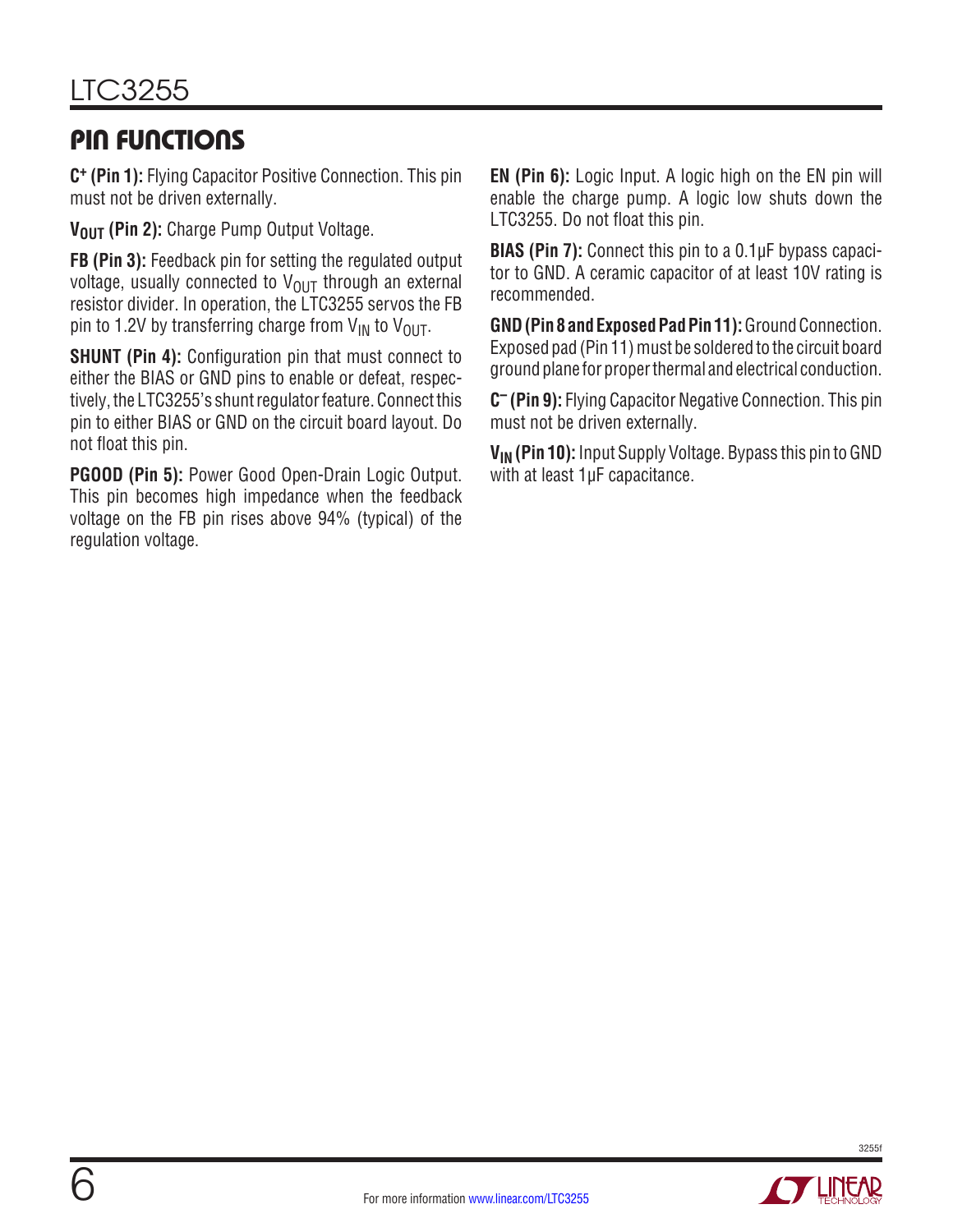# SIMPLIFIED BLOCK DIAGRAM





7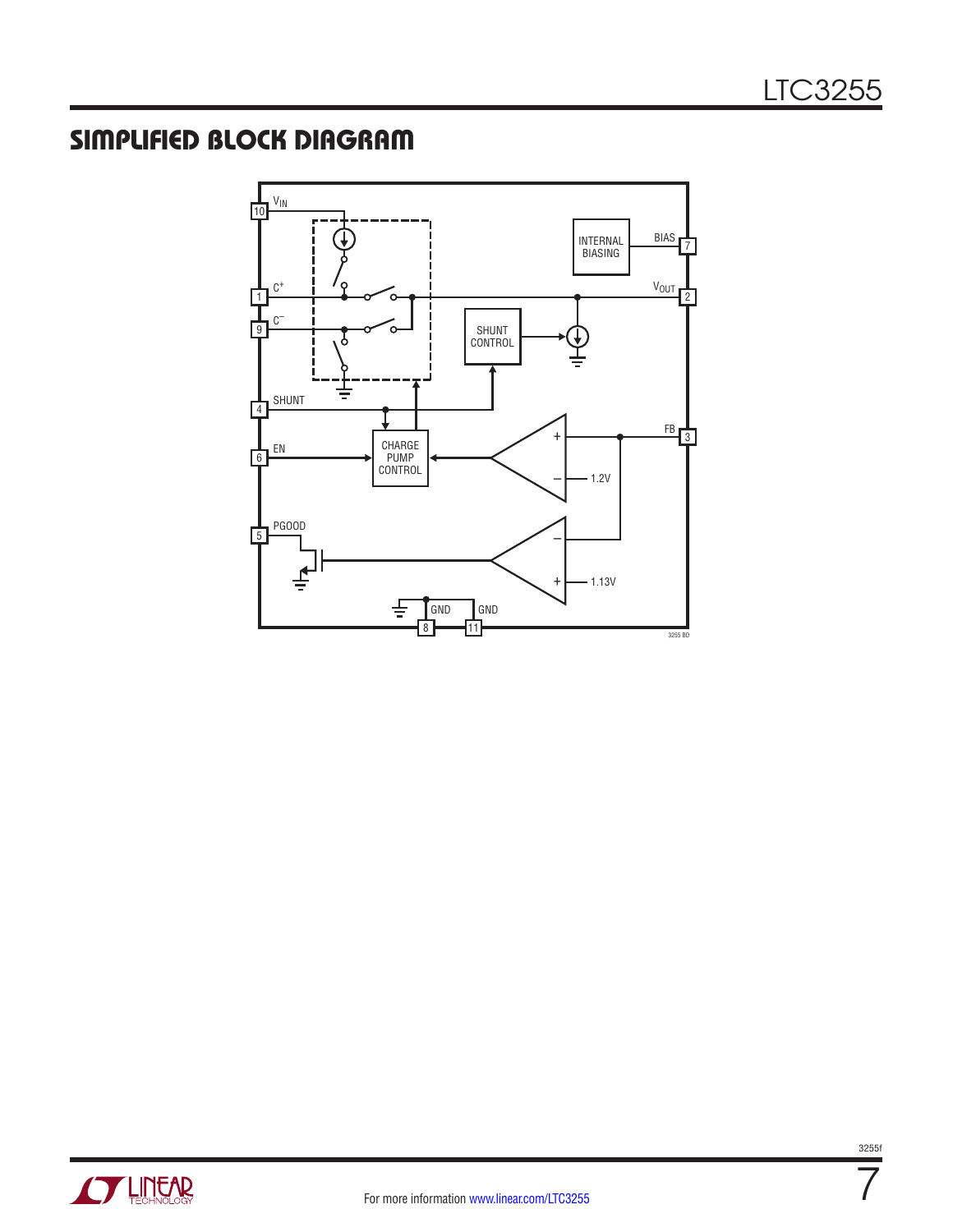#### **General Operation**

The LTC3255 uses switched-capacitor-based DC/DC conversion to provide efficiency advantages associated with inductor-based circuits together with the cost and simplicity advantages of linear regulators. No inductors are required. The LTC3255 uses an internal switch network and fractional conversion ratios to achieve high efficiency and regulation over widely varying  $V_{IN}$  and output load conditions. A defeatable  $V_{IN}$  shunt regulator allows the LTC3255 to operate with current-fed  $V_{IN}$  supplies, such as 4mA to 20mA current loops.

#### **Automatic 2:1/1:1 Mode Switching with V<sub>IN</sub> Shunt Disabled (SHUNT Pin Connected to GND)**

Connecting the SHUNT pin to GND defeats the  $V_{IN}$  shunt regulator. With the shunt regulator defeated, the LTC3255 functions as a general purpose step-down charge pump offering two conversion modes: 2:1 and 1:1. Internal circuitry automatically chooses the optimal conversion ratio based on  $V_{IN}$ ,  $V_{OUT}$ , and output load conditions, generally preferring 2:1 mode when  $V_{IN}$  exceeds twice  $V_{OUT}$ , but falling back to 1:1 mode as needed to maintain regulation.

#### **Forced 2:1 Mode Operation When V<sub>IN</sub> Shunt Regulator is Enabled (SHUNT Pin Connected to BIAS)**

With the SHUNT pin connected to BIAS, the  $V_{IN}$  shunt regulator is enabled, and the LTC3255 expects a high impedance power source at  $V_{IN}$ , such as a 4mA to 20mA current loop, or a resistor to a DC supply. With the shunt regulator enabled, the charge pump runs in 2:1 conversion mode only, extending its output current capability beyond that of the  $V_{IN}$  source. For example, the LTC3255 can typically boost the current capability of a 4mA source to power a 7.4mA load continuously. See  $V_{IN}$  Shunt Regulator in the Operation section for  $V_{\text{IN}}$  compliance and other operating information.

#### **Regulation Loop**

Regulation is achieved via a Burst Mode control loop that allows the LTC3255 to achieve high efficiency even at light loads. As shown in the Block Diagram, a comparator monitors the output voltage via a feedback pin, FB, which receives a fraction of  $V_{OUT}$  via an external resistor divider. While  $V_{FR}$  is below regulation, the LTC3255 transfers fixed packets of charge from  $V_{IN}$  to  $V_{OUT}$ , paced by an internal oscillator. This causes  $V_{\text{OUT}}$  and hence FB to rise. When  $V_{FB}$  enters regulation, the LTC3255 stops charge transfer and enters a low quiescent current sleep state. During this sleep state, the output load is supplied entirely by the output capacitor. The LTC3255 remains in sleep until the output drops enough to require another burst of charge. As load current decreases, the output capacitor takes longer to discharge, so sleep time increases.

#### **Shutdown and Undervoltage Lockout (UVLO)**

Driving the EN pin low puts the LTC3255 in shutdown, which disables all circuitry except the internal bias.  $V_{\text{IN}}$ supply current is minimized. When the EN pin is high, the charge pump will enable if  $V_{IN}$  satisfies the  $V_{IN}$  undervoltage lockout (UVLO) threshold. If the shutdown feature is not needed, the EN pin can be connected to  $V_{IN}$ , as both pins share the same Absolute Maximum rating.

#### **Reverse Polarity Input Protection**

The  $V_{IN}$  and EN pins are designed to withstand connection to voltages below ground without damage. When  $V_{IN}$  is below ground, the LTC3255 prevents  $V_{OUT}$  from going more than a diode drop below GND to protect the load circuit.

#### **Short-Circuit/Thermal Protection**

The LTC3255 has built-in short-circuit current limiting as well as overtemperature protection. During short-circuit conditions output current is automatically limited by the output current limit circuitry.

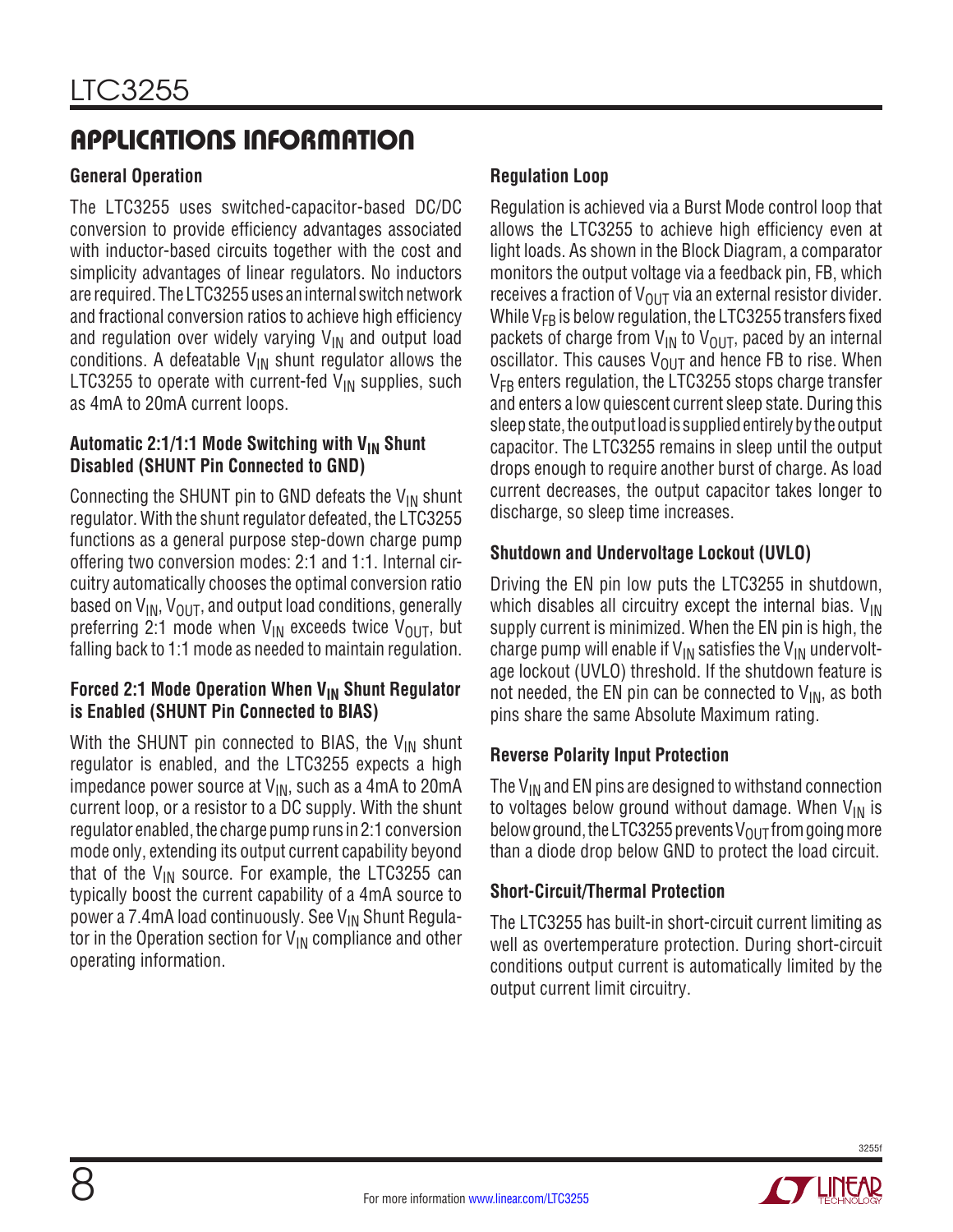The LTC3255 has thermal protection that will shut down the device if the junction temperature exceeds the overtemperature threshold (typically 175°C). Thermal shutdown is included to protect the IC in cases of excessively high ambient temperatures, or in cases of excessive power dissipation inside the IC. The charge transfer will reactivate once the junction temperature drops back to approximately 165°C.

When the thermal protection is active, the junction temperature is beyond the specified operating range. Thermal protection is intended for momentary overload conditions outsidenormaloperation. Continuousoperationabove the specified maximum operating junction temperature may impair device reliability.

#### **Programming the Output Voltage (FB Pin)**

The LTC3255 output voltage is set by connecting its FB pin to a resistor divider between  $V_{\text{OUT}}$  and GND as shown in Figure 1.

The desired adjustable output voltage is programmed by solving the following equation for  $R_A$  and  $R_B$ :

$$
\frac{R_A}{R_B} = \frac{V_{OUT}}{1.2V} - 1
$$

Select a value for  $R_B$  in the range of 20k to 2M and solve for RA. Note that the resistor divider current adds to the total no-load operating current. Thus a larger value for  $R_B$ will result in lower operating current.



**Figure 1. Setting the Output Voltage**

#### **2:1 Step-Down Charge Pump Operation**

In 2:1 step-down mode, charge transfer from  $V_{IN}$  to  $V_{OUT}$ happens in two phases. On the first phase, the flying capacitor ( $C_{F1Y}$ ) is connected between  $V_{IN}$  and  $V_{OUT}$ . On this phase  $C_{FLY}$  is charged up and current is delivered to  $V_{OUT}$ . On the second phase,  $C_{F|Y}$  is connected between  $V_{O|I}T$  and GND. The charge stored on  $C_{F|Y}$  during the first phase is transferred to  $V_{\text{OUT}}$  on the second phase. When in 2:1 step-down mode, the input current will be approximately half of the total output current. The efficiency  $(\eta)$  and chip power dissipation  $(P_D)$  in 2:1 mode are approximately:

$$
\eta = \frac{P_{OUT}}{P_{IN}} = \frac{V_{OUT} \cdot I_{OUT}}{V_{IN} \cdot \frac{1}{2}I_{OUT}} = \frac{2V_{OUT}}{V_{IN}}
$$

$$
P_D = \left(\frac{V_{IN}}{2} - V_{OUT}\right)I_{OUT}
$$

#### **1:1 Step-Down Charge Pump Operation**

1:1 step-down mode is similar to how a linear regulator works. Charge is delivered directly from  $V_{IN}$  to  $V_{OUT}$  through most of the internal oscillator period. The charge transfer is briefly interrupted at the end of the period. When in 1:1 step-down mode the input current will be approximately equal to the total output current. Thus efficiency (η) and chip power dissipation  $(P_D)$  in 1:1 mode are approximately:

$$
\eta = \frac{P_{OUT}}{P_{IN}} = \frac{V_{OUT} \cdot I_{OUT}}{V_{IN} \cdot I_{OUT}} = \frac{V_{OUT}}{V_{IN}}
$$

$$
P_D = (V_{IN} - V_{OUT})I_{OUT}
$$



9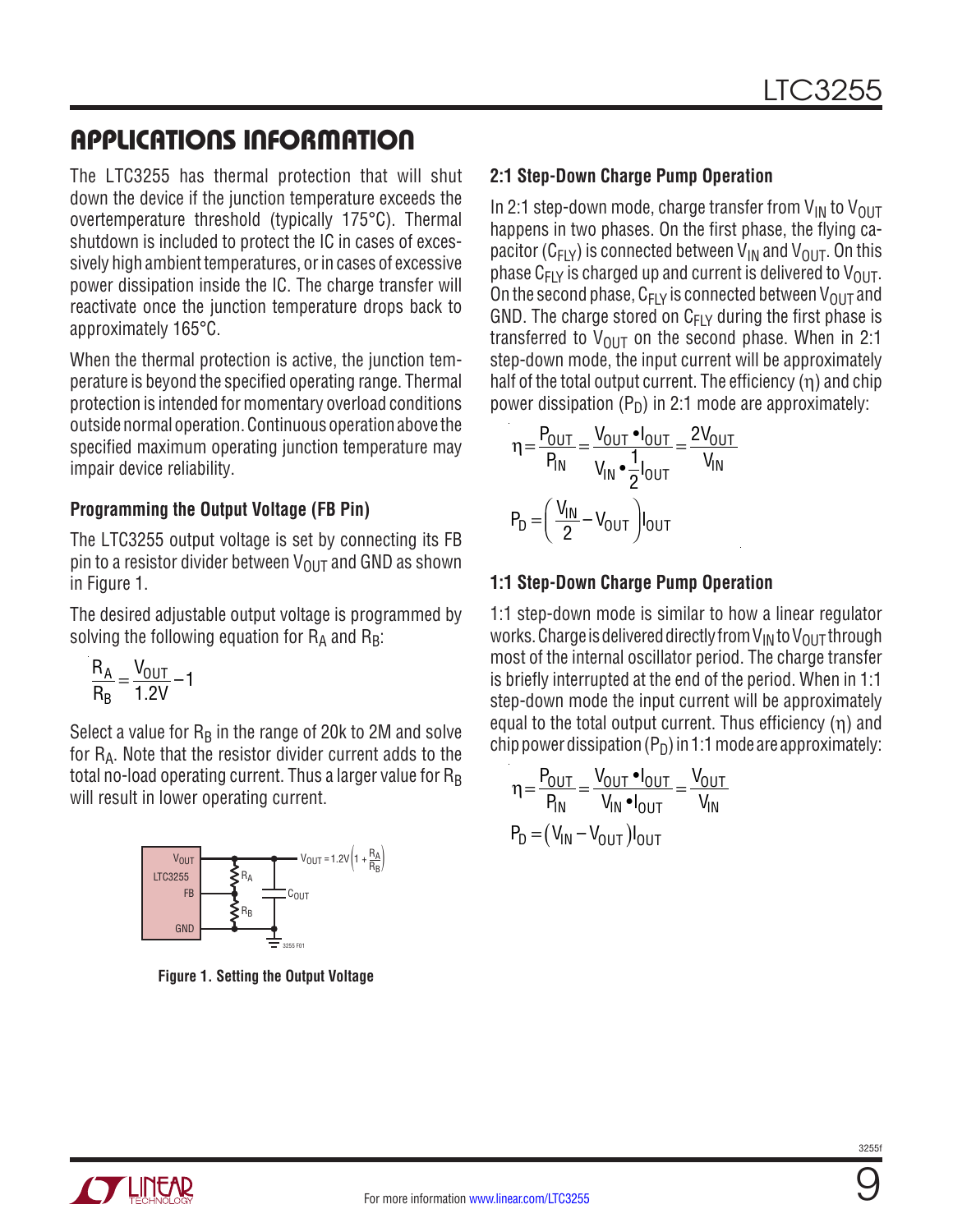### **Power Good Output Operation (PGOOD)**

TheLTC3255includesanopen-drainpowergood (PGOOD) output pin. If the chip is in shutdown or undervoltage lockout, or if the FB pin voltage is less than 90% (typical) of its regulation voltage, PGOOD is low impedance to ground. PGOOD becomes high impedance when  $V_{OUT}$ rises to 94% (typical) of its regulation voltage. PGOOD stays high impedance until  $V_{\text{OUT}}$  is shut down or drops below the PGOOD falling threshold (90% typical). A pullup resistor can be inserted between PGOOD and  $V_{OUT}$  to signal a valid power good condition. The use of a large value pull-up resistor on PGOOD and a capacitor placed between PGOOD and GND can be used to delay the PGOOD signal if desired.

#### **VIN Shunt Regulator Operation**

The  $V_{IN}$  shunt regulator feature of the LTC3255 is intended for applications where  $V_{IN}$  is current-fed, such as in 4mA to 20mA current loops. A circuit powered by a current loop must limit the voltage drop it presents to the loop to avoid exceeding the loop compliance, which would break the current loop. The LTC3255's  $V_{IN}$  shunt regulator monitors  $V_{IN}$  and  $V_{OUT}$ , drawing  $V_{IN}$  current as necessary to keep  $V_{IN}$  from rising much beyond 3V above twice  $V_{OUT}$ .

The shunt regulator is enabled by connecting the SHUNT pin to the BIAS pin in the circuit board layout. The shunt is disabled by connecting the SHUNT pin to GND.

The shunt regulator dissipates power which must be accounted for in thermal budgeting. Total power dissipation  $(P_{DSHUNT})$  in the LTC3255 with shunt regulator enabled is equal to the input power minus the output power of the LTC3255, or approximately:

$$
P_{D(SHUNT)} = P_{IN} - P_{OUT}
$$
  
=  $V_{IN} \cdot I_{IN} - V_{OUT} \cdot I_{OUT}$   

$$
\approx (2 \cdot V_{OUT} + 2V) \cdot I_{IN} - V_{OUT} \cdot I_{OUT}
$$

where  $I_{IN}$  is the time-averaged current being fed into  $V_{IN}$ by the current loop,  $V_{\text{OUT}}$  is the output voltage, and  $I_{\text{OUT}}$ is the output load current. Notice that the largest power dissipation occurs when output load current is zero. This is because any power fed into  $V_{\text{IN}}$  must be dissipated in either the load or the LTC3255. If the load is not drawing any current, then the LTC3255 must dissipate all of the input power.

When the shunt regulator is enabled, the LTC3255 charge pump is locked in 2:1 mode. To achieve output regulation, the input current to the part must have sufficient voltage compliance above twice  $V_{\text{OUT}}$ . The graph in Figure 2 shows the typical minimum compliance required at the  $V_{IN}$  pin for correct operation. For  $V_{\text{OUT}} \leq 5.5V$ , a  $V_{\text{IN}}$  compliance of  $2V_{\text{OUT}} + 3.5V$  is recommended. For  $V_{\text{OUT}} > 5.5V$ , a  $V_{\text{IN}}$ compliance of  $2V_{OUT} + 4V$  is recommended.



**Figure 2. Typical Minimum**  $V_{IN} - 2 \cdot V_{OUT}$  **Compliance Required for Shunt Mode Operation**

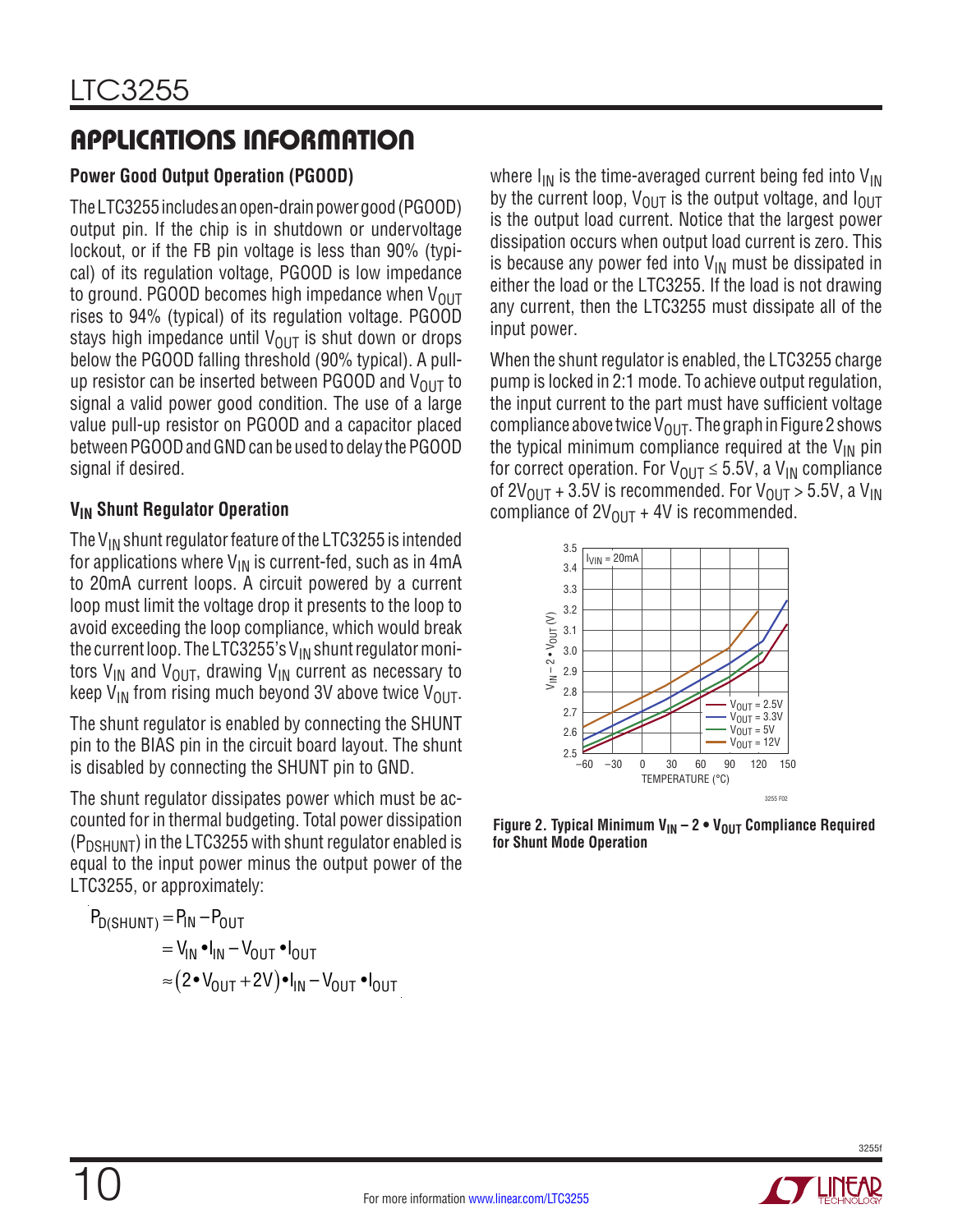#### **VOUT Ripple and Capacitor Selection**

The type and value of capacitors used with the LTC3255 determine several important parameters such as output ripple and charge pump strength. The value of  $C<sub>OUT</sub>$ directly controls the amount of output ripple for a given load current. Increasing the size of  $C_{\text{OUT}}$  will reduce the output ripple.

To reduce output noise and ripple, it is suggested that a low ESR (equivalent series resistance < 0.1Ω) ceramic capacitor (10μF or greater) be used for  $C_{OIII}$ . Ceramic capacitors typically have exceptionally low ESR which, combined with a tight board layout, should yield excellent performance. Tantalum and aluminum capacitors can be used in parallel with a ceramic capacitor to increase the total capacitance but are not recommended to be used alone because of their high ESR.

#### **VIN Capacitor Selection**

The total amount and type of capacitance necessary for input bypassing is very dependent on the impedance of the input power source as well as existing bypassing already on the  $V_{IN}$  node. For optimal input noise and ripple reduction, it is recommended that a low ESR ceramic capacitor be used for  $C_{IN}$  bypassing. Low ESR will reduce the voltage steps caused by changing input current, while the absolute capacitor value will determine the level of ripple. An electrolytic or tantalum capacitor may be used in parallel with the ceramic capacitor on  $C_{\text{IN}}$  to increase the total capacitance, but due to the higher ESR, it is not recommended that an electrolytic ortantalumcapacitor be used alone for input bypassing. The LTC3255 will operate with capacitors less than 1μF, but depending on the source impedance, input noise can feed through to the output causing degraded performance. For best performance,  $1\mu$ F or greater total capacitance is suggested for  $C_{\text{IN}}$ .

#### **Flying Capacitor Selection**

The flying capacitor should always be a ceramic type. Polarized capacitors such as tantalum or aluminum electrolytics are not recommended. The flying capacitor controls the strength of the charge pump. In order to achieve the rated output current, it is necessary for the flying capacitor to have at least 0.4μF of capacitance over operating temperature with a bias voltage equal to the programmed  $V_{\text{OUT}}$  (see Ceramic Capacitor Selection Guidelines). The voltage rating of the ceramic capacitor should be  $V_{OUT}$  + 1V or greater.

#### **Ceramic Capacitor Selection Guidelines**

Capacitors of different materials lose their capacitance with higher temperature and voltage at different rates. For example, a ceramic capacitor made of X5R or X7R material will retain most of its capacitance from –40°C to 85°C, whereas a Z5U or Y5V style capacitor will lose considerable capacitance over that range (60% to 80% loss typical). Z5U and Y5V capacitors may also have a very strong voltage coefficient, causing them to lose an additional 60% or more of their capacitance when the rated voltage is applied. Therefore, when comparing different capacitors, it is often more appropriate to compare the amount of achievable capacitance for a given case size rather than discussing the specified capacitance value. For example, over rated voltage and temperature conditions, a 4.7μF, 10V, Y5V ceramic capacitor in an 0805 case may not provide any more capacitance than a 1μF, 10V, X5R or X7R available in the same 0805 case. In fact, over bias and temperature range, the 1μF, 10V, X5R or X7R will provide more capacitance than the 4.7μF, 10V, Y5V. The capacitor manufacturer's data sheet should be consulted to determine what value of capacitor is needed to ensure minimum capacitance values are met over operating temperature and bias voltage. Table 1 is a list of ceramic capacitor manufacturers in alphabetical order:

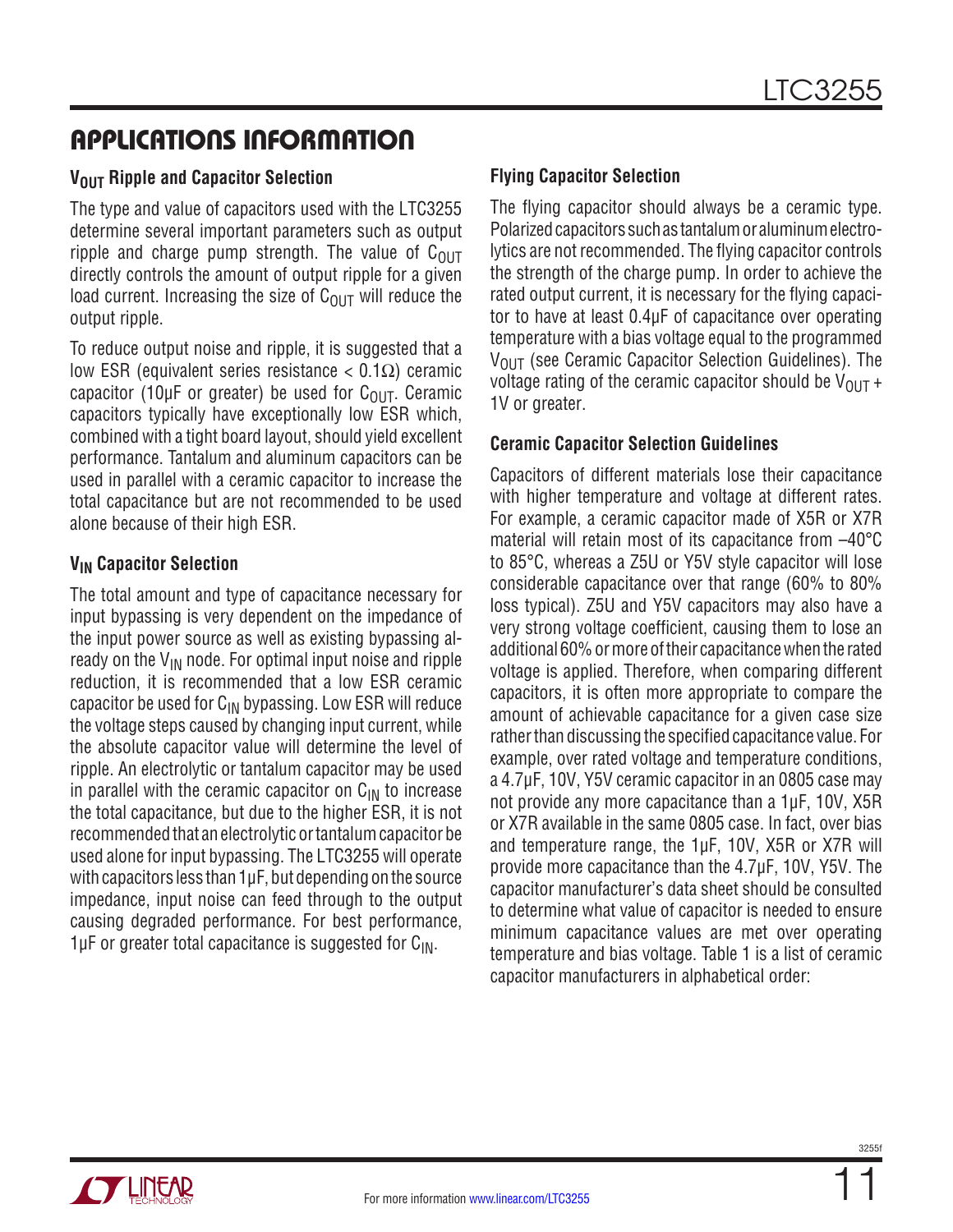**Table 1**

| <b>CERAMIC CAPACITOR MANUFACTURER</b> | <b>WEBSITE</b>  |
|---------------------------------------|-----------------|
| <b>AVX</b>                            | www.avxcorp.com |
| Kemet                                 | www.kemet.com   |
| Murata                                | www.murata.com  |
| Taiyo Yuden                           | www.t-yuden.com |
| TDK                                   | www.tdk.com     |

#### **Layout Considerations**

Due to the high switching frequency and transient currents produced by the LTC3255, careful board layout is necessary for optimal performance. A true ground plane and short connections to all capacitors will optimize performance, reduce noise and ensure proper regulation over all conditions.

When using the LTC3255 with an external resistor divider it is important to minimize any stray capacitance to the FB node. Stray capacitance from FB to C<sup>+</sup> or C<sup>-</sup> can degrade performance significantly and should be minimized and/ or shielded if necessary.

#### **Thermal Management**

The on chip power dissipation in the LTC3255 will cause the junction to ambient temperature to rise at a rate of 40°C/W or more in the MSE package, or 43°C/W or more in the DD package. To reduce the maximum junction temperature, a good thermal connection to the PC board is recommended. Connecting the die paddle (Pin 11) to a large ground plane under the device can reduce the thermal resistance of the package and PC board considerably. Poor board layout and failure to connect the die paddle (Pin 11) to a large ground plane can result in thermal junction to ambient impedance well in excess of 40°C/W (MSE package) or in excess of 43°C/W (DD package). Thermal junction to ambient impedance is specified per JEDEC standard JESD 51-5.

Because of the wide input operating range it is possible to exceed the specified operating junction temperature and even reach thermal shutdown. It is the responsibility of the user of the LTC3255 to calculate worst-case operating conditions (temperature and power) to make sure the LTC3255's specified operating junction temperature is not exceeded for extended periods of time. The 2:1 Step-Down, 1:1 Step-Down, and  $V_{IN}$  Shunt Regulator Operation sections provide equations for calculating the power dissipation  $(P_D)$  in each mode.

For example, if it is determined that the maximum power dissipation  $(P_D)$  is 1.2W under normal operation, then the maximum junction to ambient temperature rise in the MSE package will be:

Junction to Ambient =  $1.2W \cdot 40^{\circ}$ C/W =  $48^{\circ}$ C

Thus, the ambient temperature under this condition can not exceed 102°C if the junction temperature is to remain below 150°C. For ambient temperatures exceeding roughly 127°C, the device will cycle in and out of the thermal shutdown.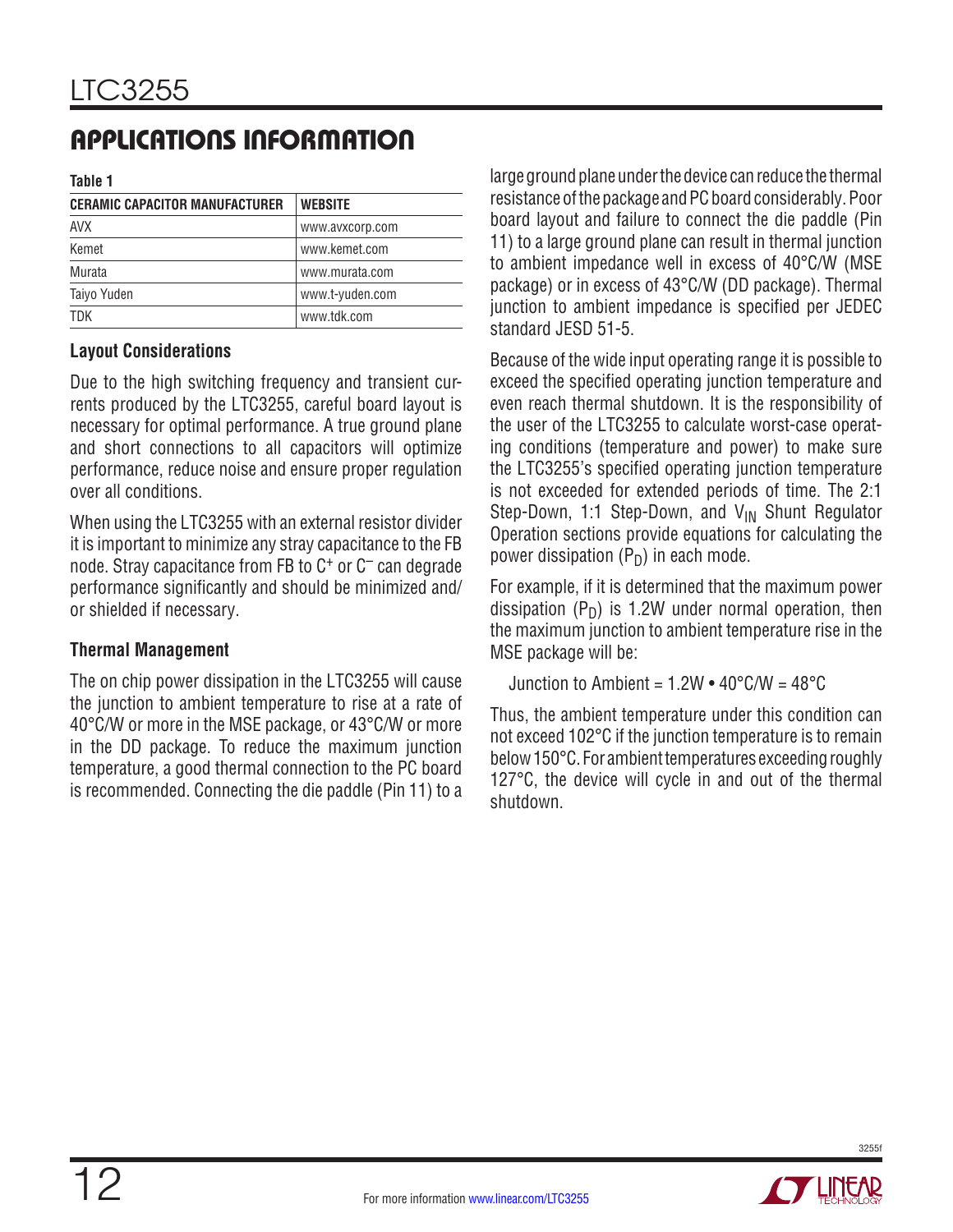### TYPICAL APPLICATIONS

**Wide Input Range 5V Microcontroller Supply (with Power-On Reset Delay)**



**7mA 5V Supply from 4mA to 20mA Current Loop**



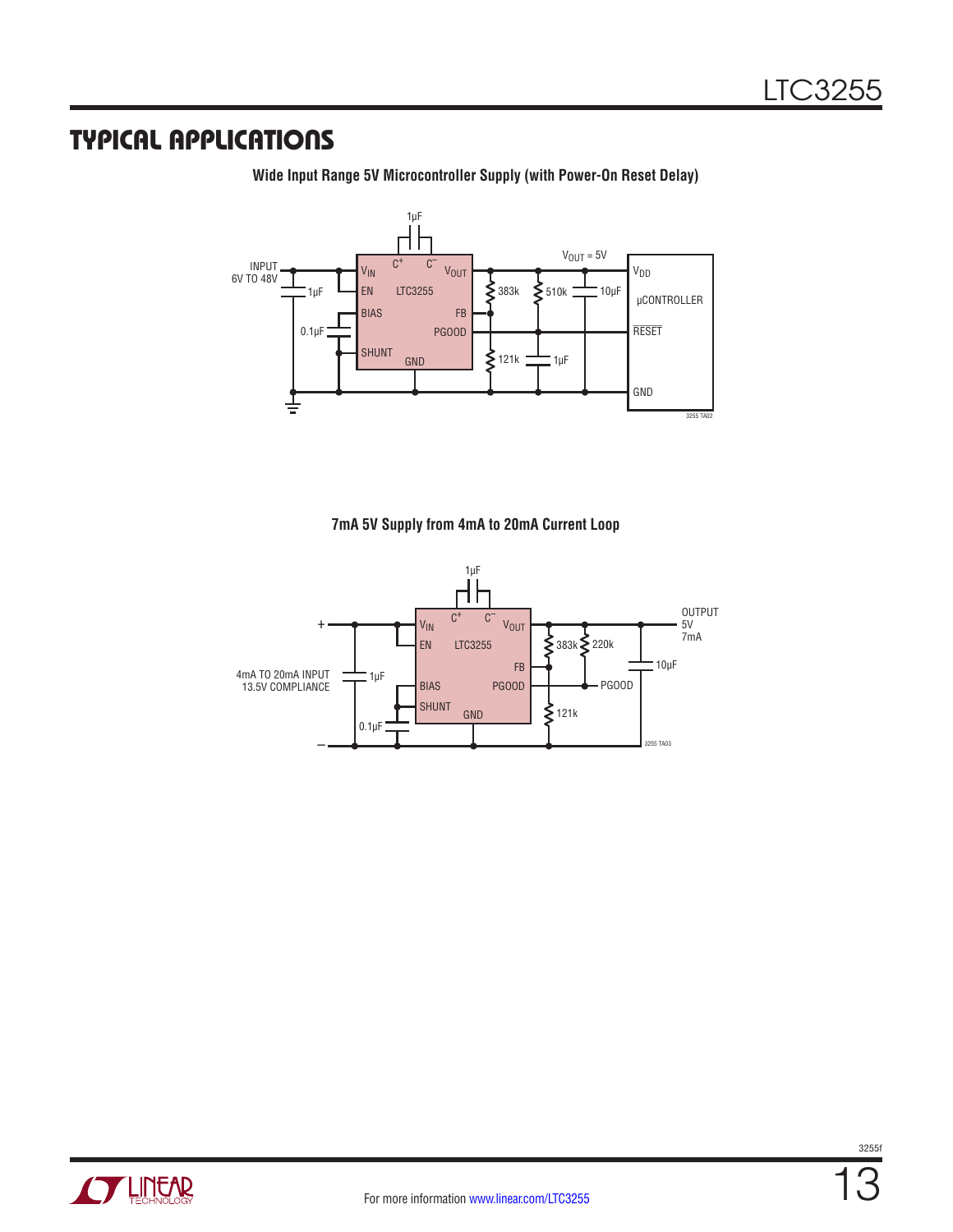### PACKAGE DESCRIPTION

**Please refer to http://www.linear.com/designtools/packaging/ for the most recent package drawings.**





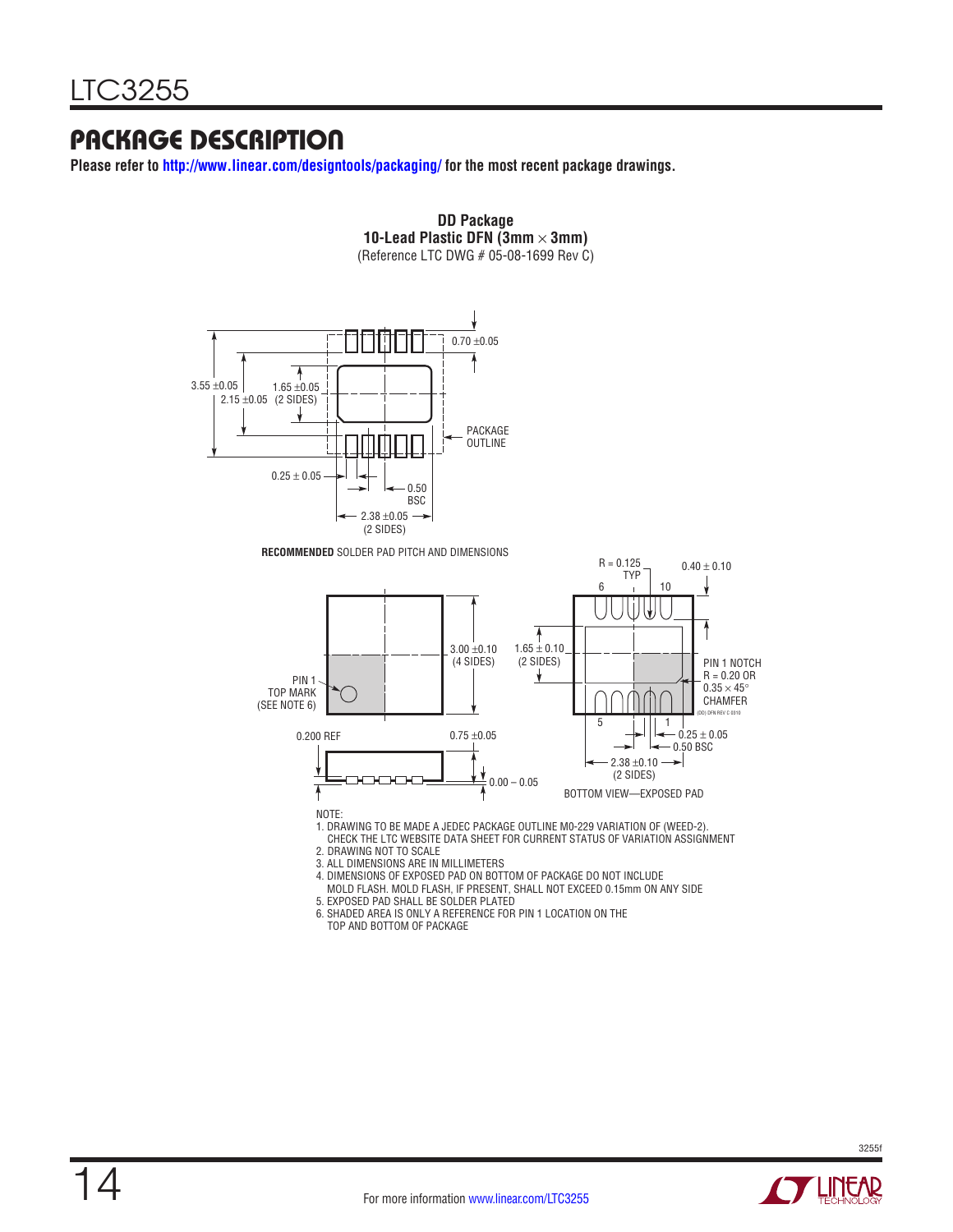### PACKAGE DESCRIPTION

**Please refer to http://www.linear.com/designtools/packaging/ for the most recent package drawings.**



**MSE Package**

- 2. DRAWING NOT TO SCALE
- 3. DIMENSION DOES NOT INCLUDE MOLD FLASH, PROTRUSIONS OR GATE BURRS.
- MOLD FLASH, PROTRUSIONS OR GATE BURRS SHALL NOT EXCEED 0.152mm (.006") PER SIDE
- 4. DIMENSION DOES NOT INCLUDE INTERLEAD FLASH OR PROTRUSIONS.
- INTERLEAD FLASH OR PROTRUSIONS SHALL NOT EXCEED 0.152mm (.006") PER SIDE
- 5. LEAD COPLANARITY (BOTTOM OF LEADS AFTER FORMING) SHALL BE 0.102mm (.004") MAX

6. EXPOSED PAD DIMENSION DOES INCLUDE MOLD FLASH. MOLD FLASH ON E-PAD SHALL NOT EXCEED 0.254mm (.010") PER SIDE.